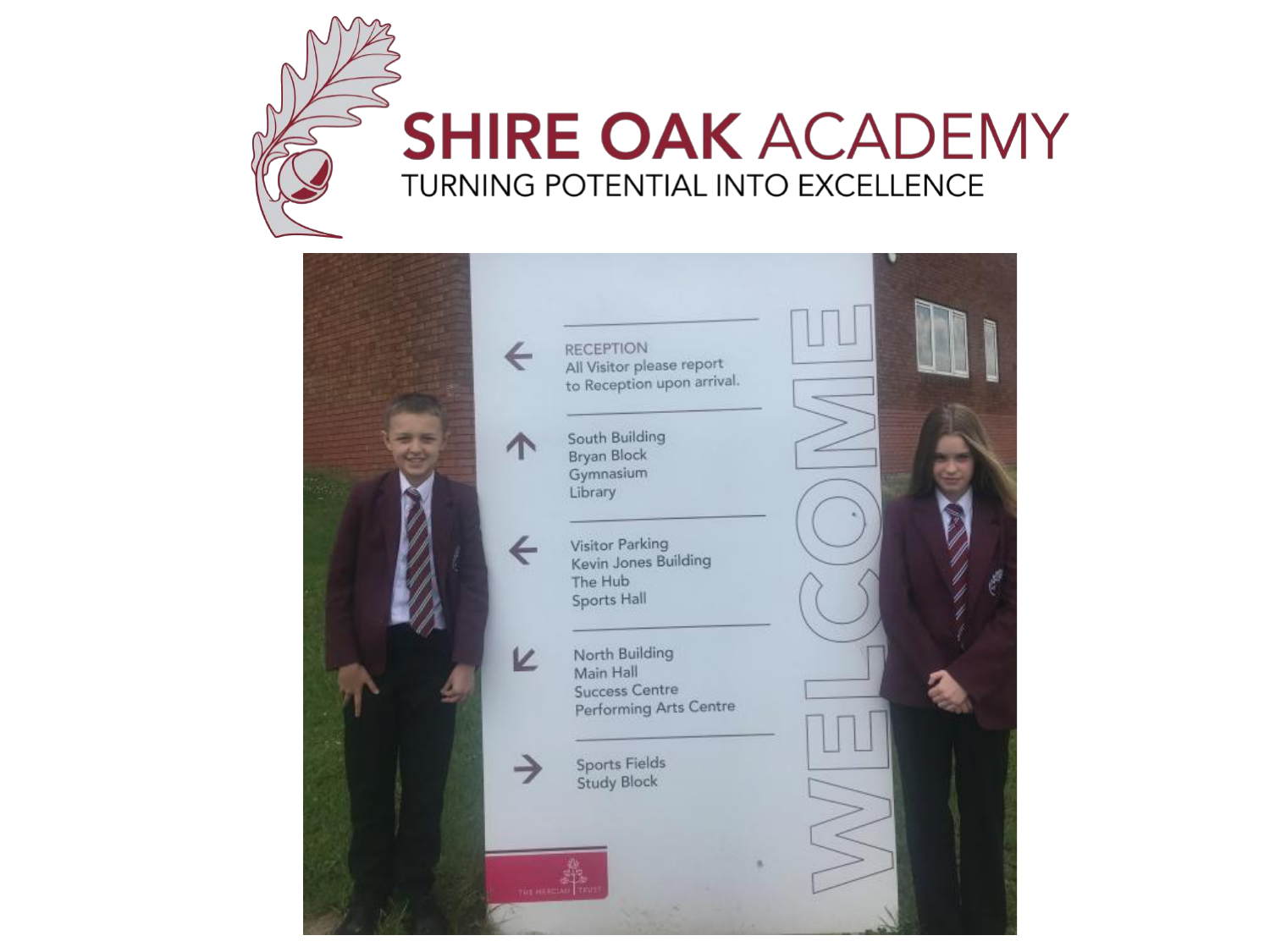

Headteacher: Mrs A. Stoddart

Pastoral Manager and Assistant Principal: Mrs C. Smith

Assistant Pastoral Manager: Mrs A. Youster

Head of Year 7: Miss Charlotte Davis

Assistant Head of Year 7: Mr Kieran Boardman & Mrs Rachel Sadlier

SENCo: Mrs S.Williams

Success Centre Manager: Mrs K. Kay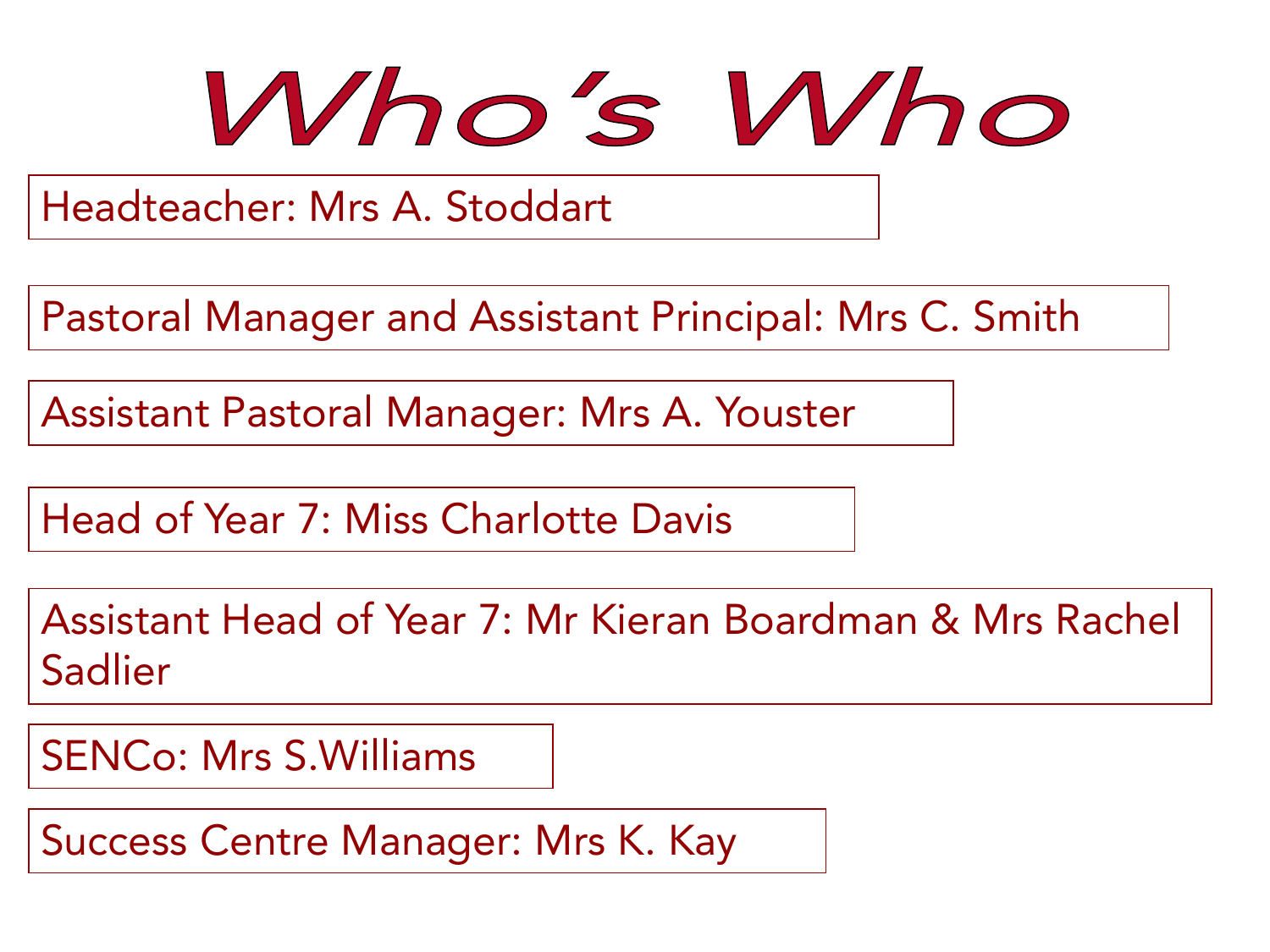# The role of the form tuto

Form tutors have a very important and caring role.

They monitor the progress of pupils (both socially and academically), encourage involvement and commitment to school life and ensure students in their care strive to achieve high standards of work and behaviour.

Form tutors are often the first people to communicate with your child when they arrive at school in the morning.

If pupils feel they need to talk to a member of staff about a problem or a concern the form tutor is usually the first port of call. If the problem is more serious then a member of the pastoral team will get involved.

Please feel free to write to your child's form tutor or Head of Year if you have concerns. If you would rather phone please ask to speak to the Head of Year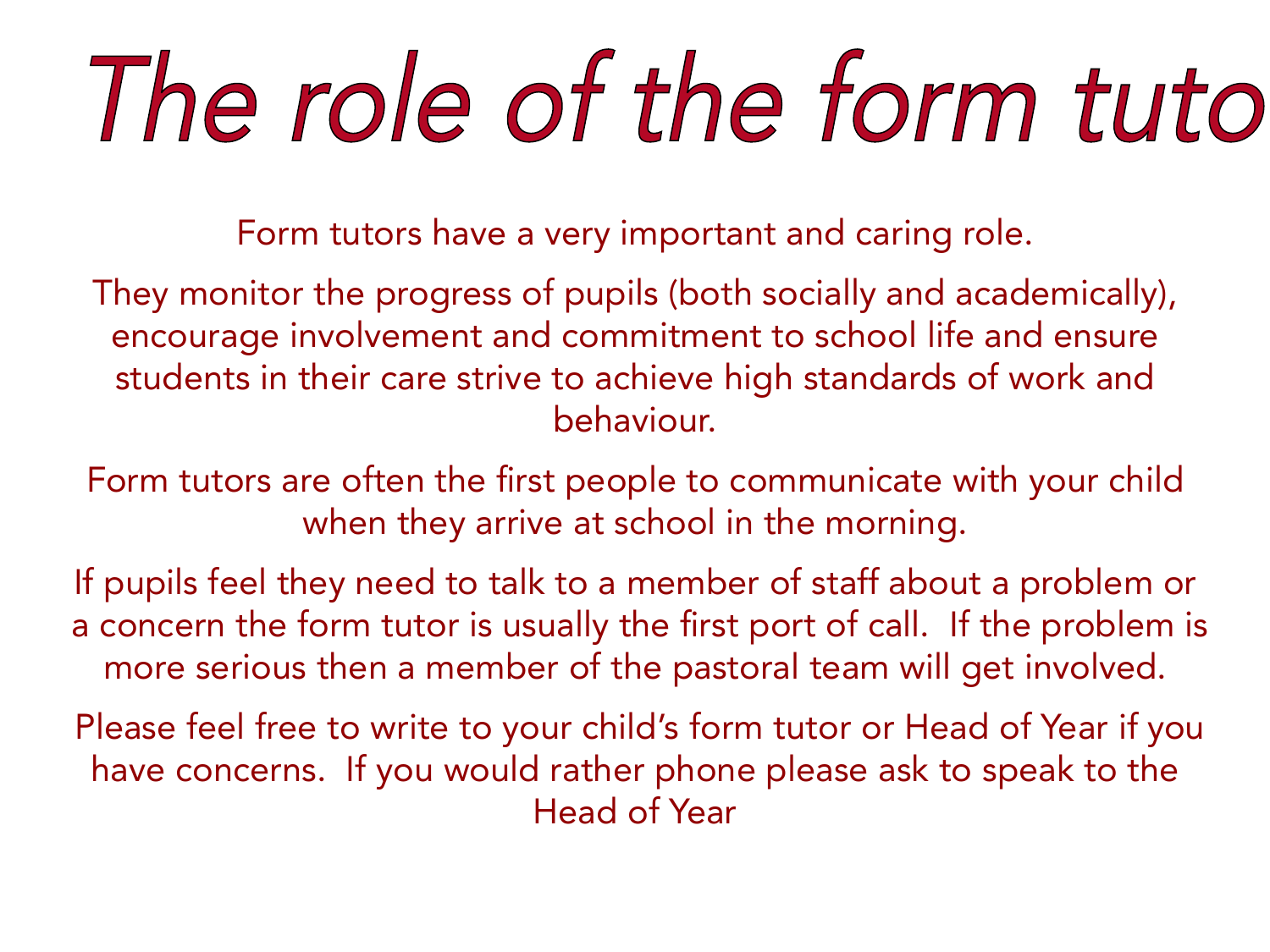An extremely important partnership must exist between parents, pupils and school in order for your child to gain maximum benefit during their education.

If you have any problems or concerns about your child, or a query about any aspect of school life, please in the first instance get in touch with your child's form tutor via email. For concerns that you wish to discuss with Miss Davis, please email initially: [Davis.c@shireoakacademy.co.uk](mailto:Davis.c@shireoakacademy.co.uk)

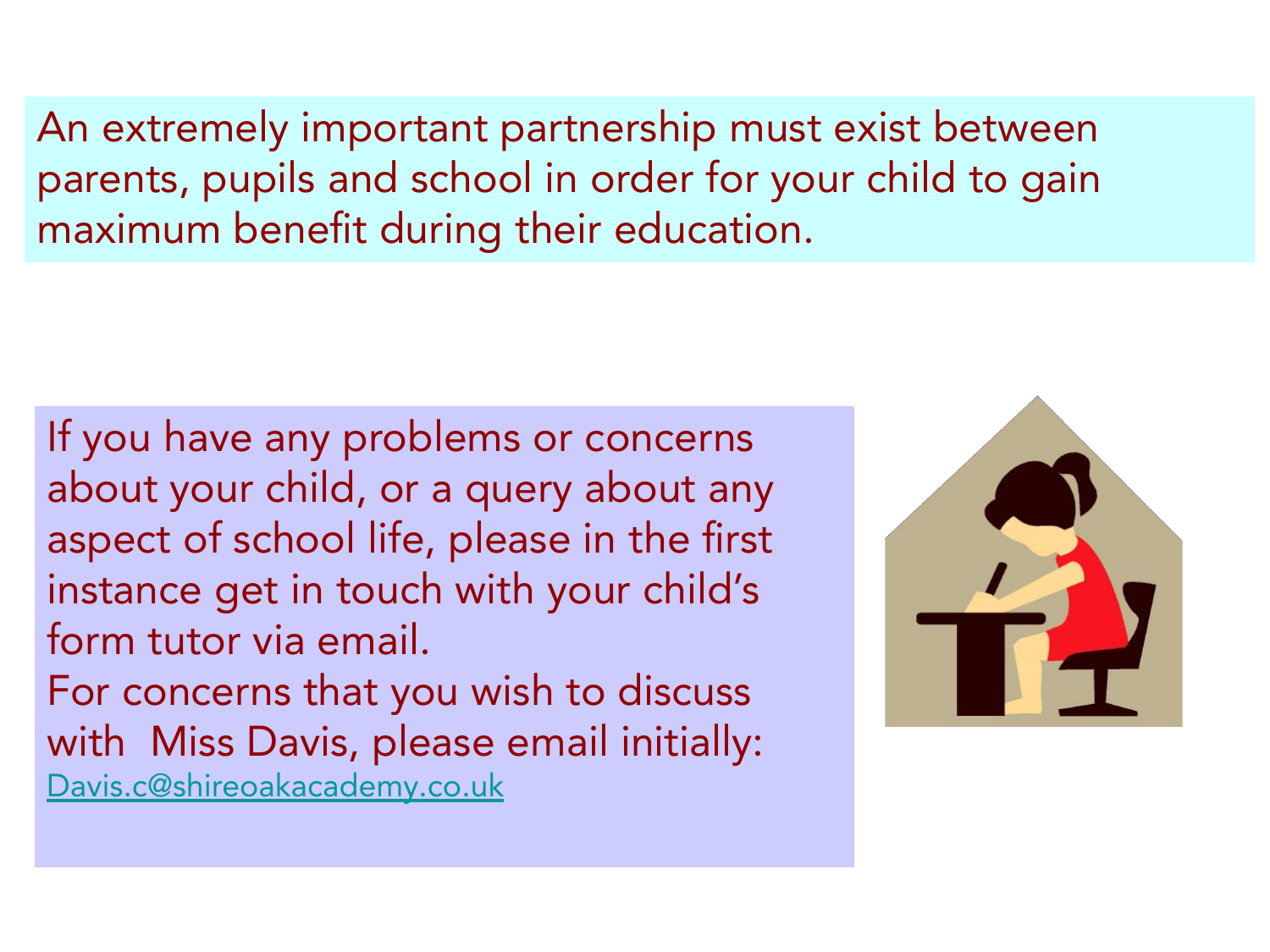#### Start of the Academy Day

- 8.40 9.05 Morning Registration
- 9.05 10.05 Lesson 1
- 10.10 11.10Lesson 2
- 11.10 11.25 Break
- 11.25 12.25 Lesson 3
- 12.25 12.55Lunch for Year 7
- 12.55 1.55 Lesson 4
- 2.00 3.00 Lesson 5
- 3.00 5.00 Detentions/extra curricular

End of the Academy Day

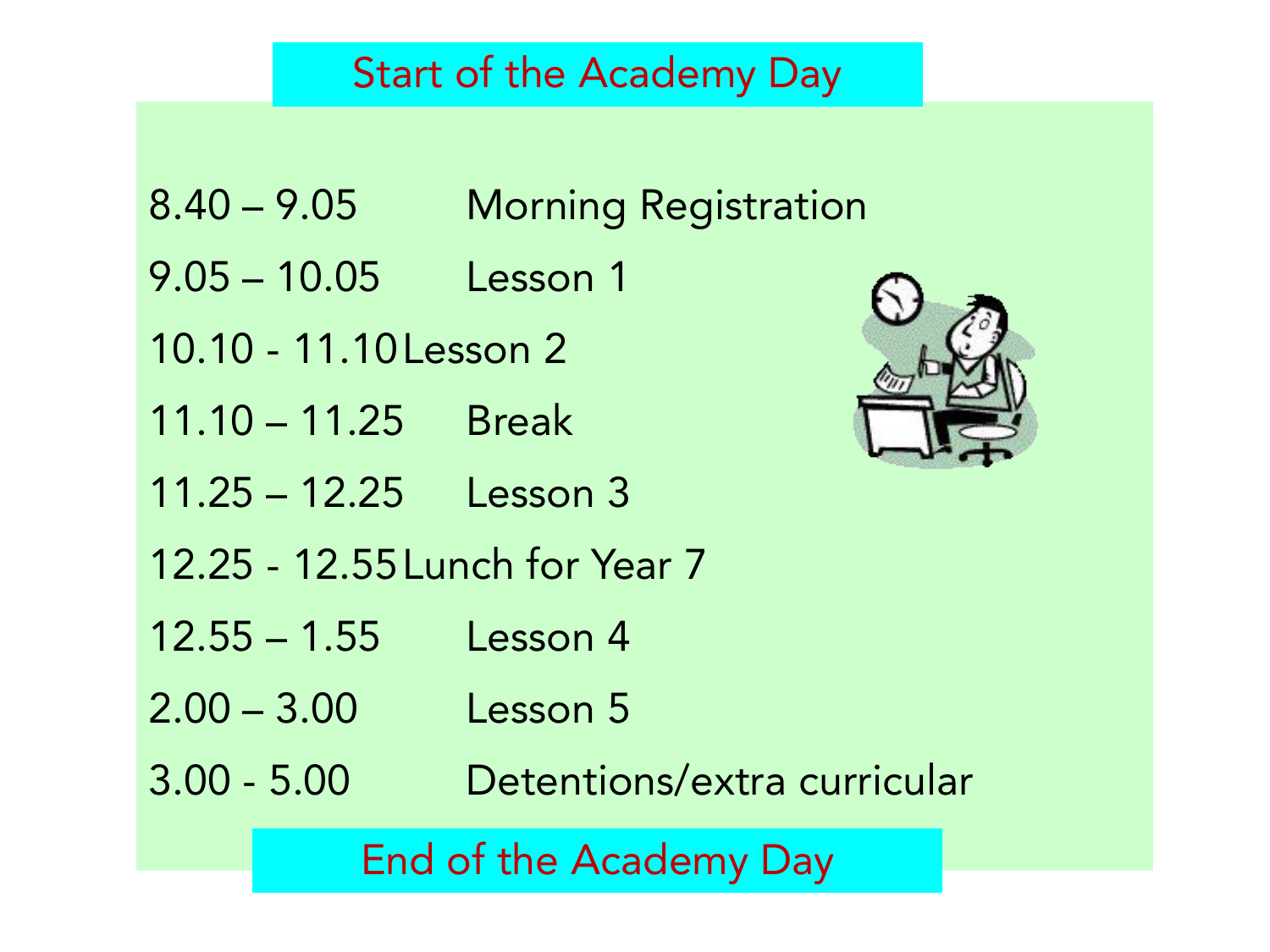#### Preparing for the Academy Day



It is vital all students attend school with the necessary equipment and a suitable bag - pouches/small handbags are not suitable.

Encourage your child to check they have all their equipment every day. Forgotten items such as PE kits, cooking ingredients, homework are not allowed to be dropped off by parents/carers during the day. It is always best if your child gets all their things ready the night before.

Pupils have a diary to record homework, reading logs and any other important information. Please check it regularly. It can be used to send a note to their form tutor or HOY.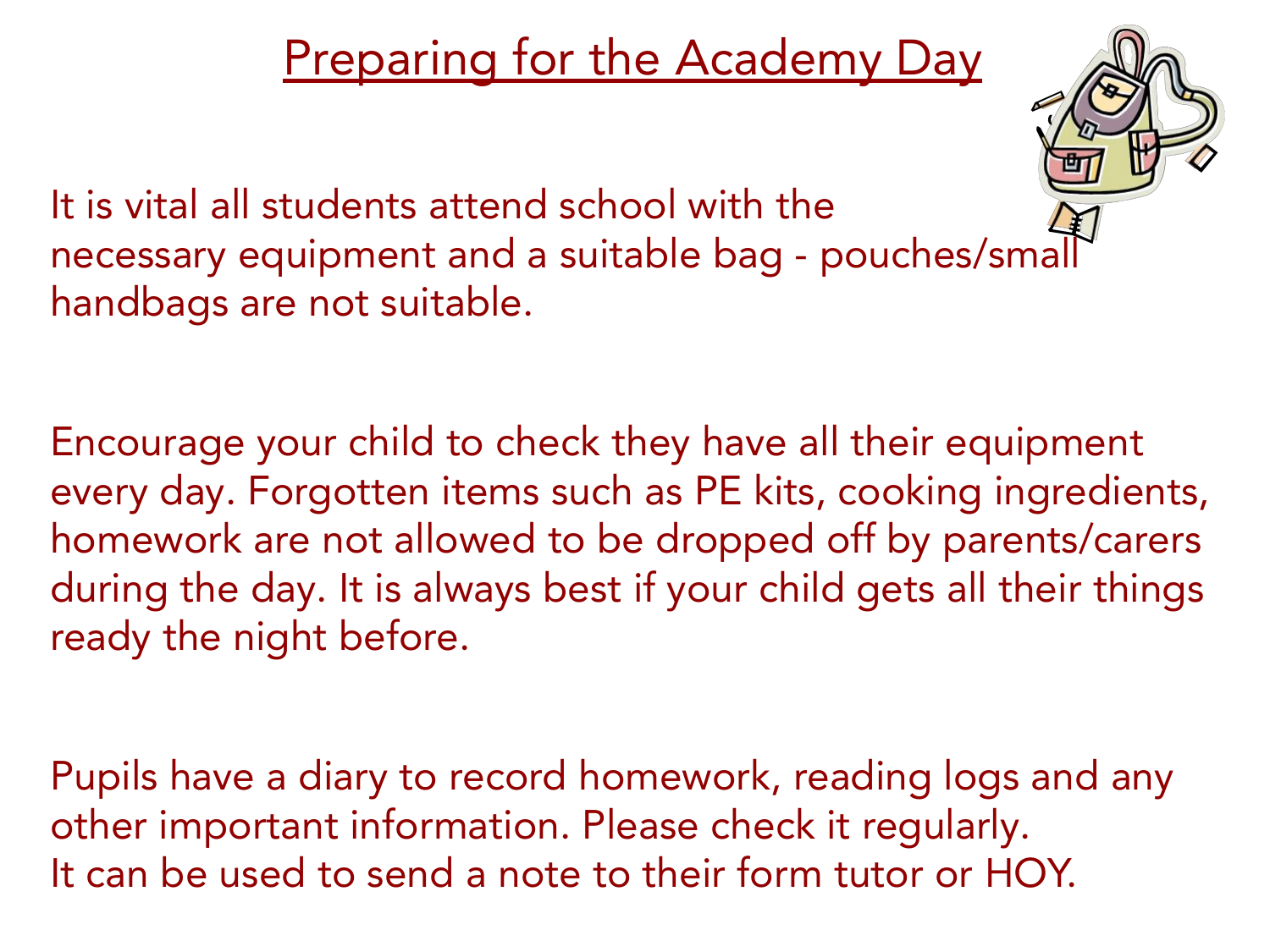#### PE lessons & extra curricular

It is expected that all students participating in Physical Education wear the correct school kit as specified on the website. Students have four periods of PE each 2 week timetable. Students follow a programme of 8 different activities per year.

Some of the extra curriculum activities at SOA for year 7 pupils:

- Boys football/rugby/basketball clubs & teams
- Girls and boys athletics teams
- Girls football/netball/rounders clubs & teams
- Recreational boys and girls fit club
- Recreational table tennis
- Recreational tennis
- Girls and boys weight training club
- House sports events in a wide variety of sports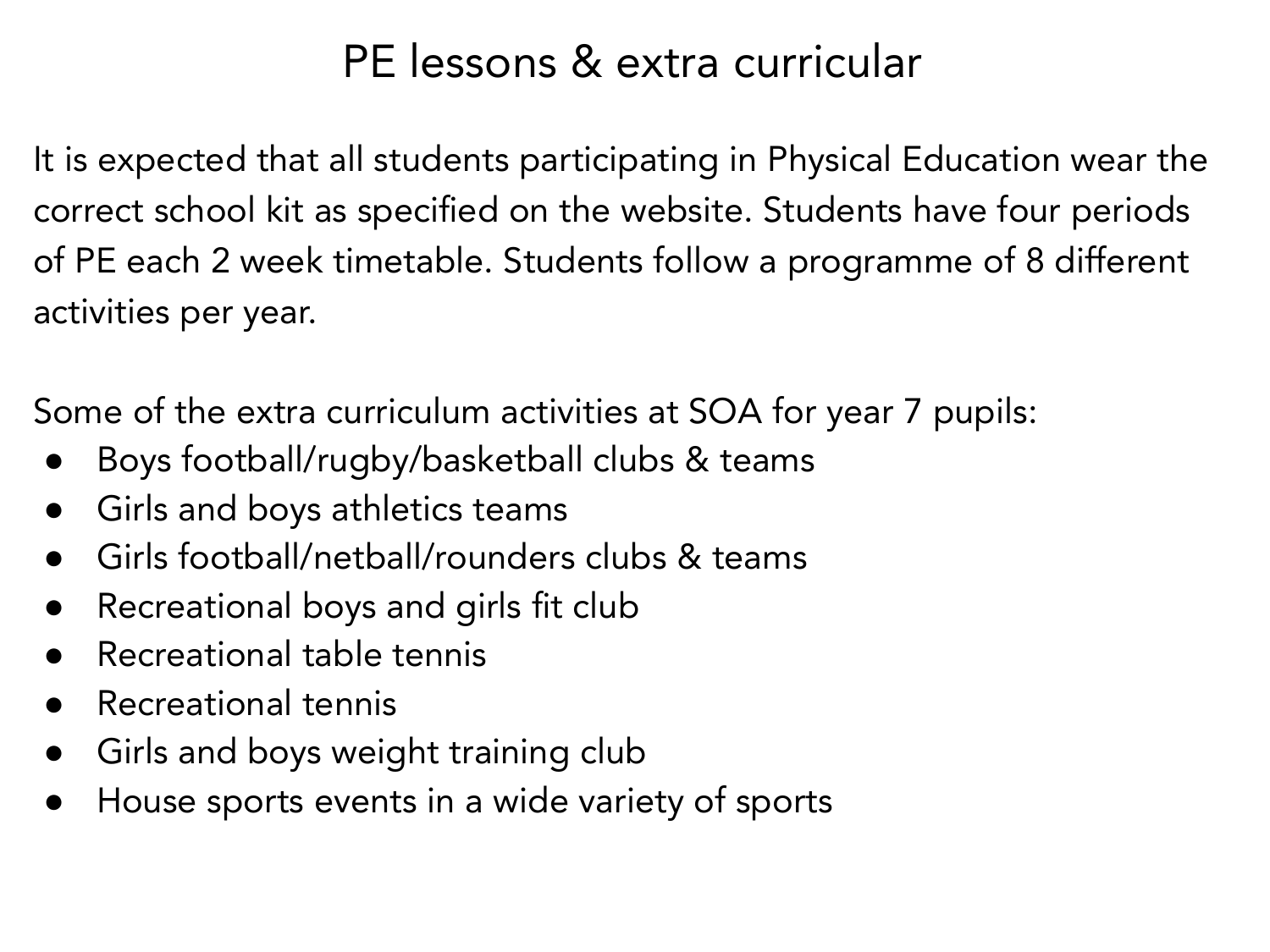### Uniform protocol - September 2020

Girls uniform:

- . Black tailored trousers or a knee length black skirt (suit material) Trousers/Skirts are not to be made of stretch material/cling to the leg
- . White shirt (no frills and must be long enough to be tucked in to the skirt or trousers) short or long sleeve acceptable
- · House tie
- Shire Oak Academy blazer (with logo) Blazers should be worn to and from school and at all times during the school day.
- White or black socks
- Black school shoes (no trainers/boots/pumps)
- Coats: warm coats are advised. NO denim or leather coats permitted.
- Hoodies/jumpers are NOT permitted.

#### Permitted:



#### Not permitted:

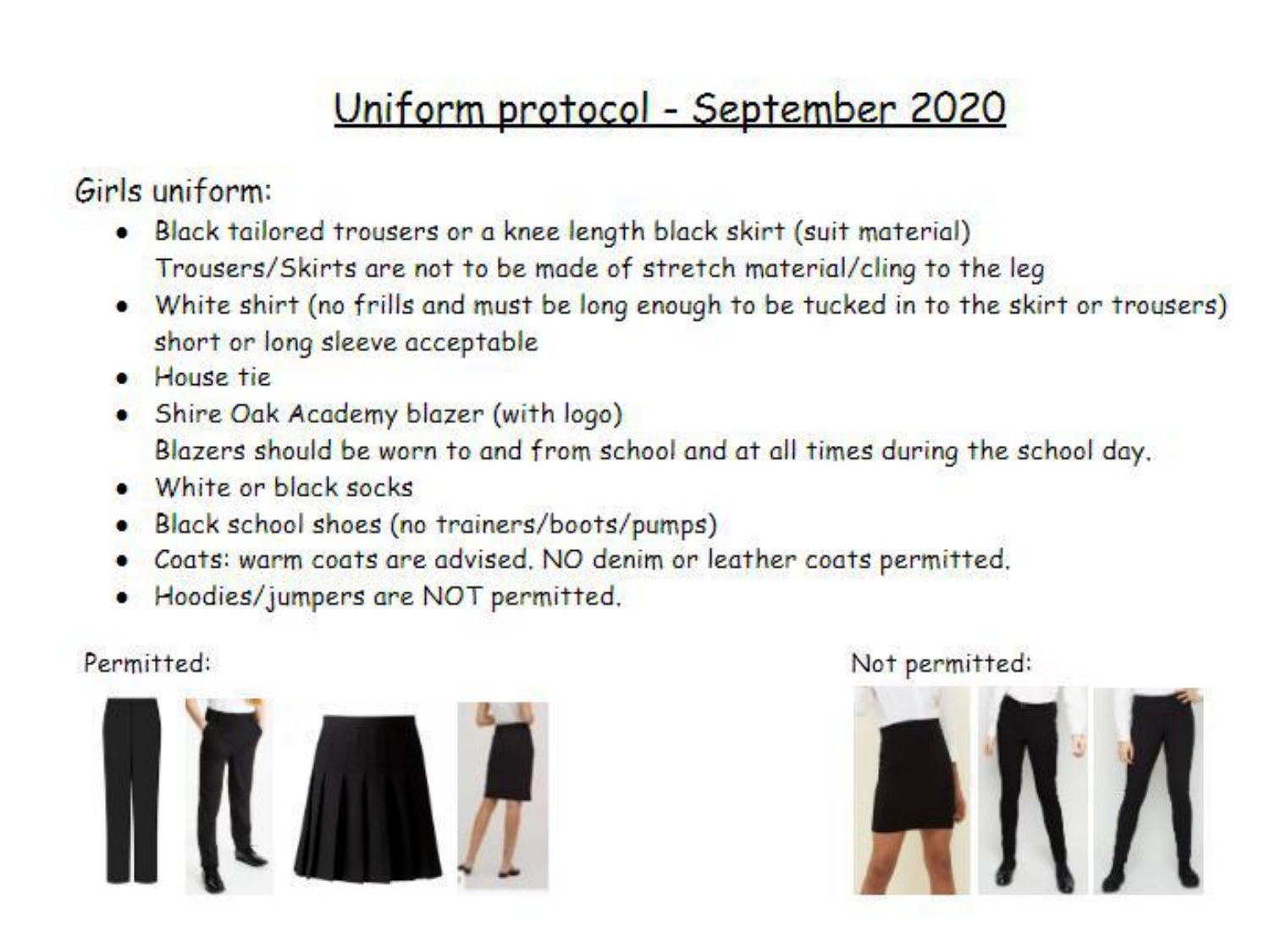#### Uniform protocol - September 2020

Boys uniform:

- . Black tailored trousers (suit material). Skinny fit is not permitted.
- White shirt (must be long enough to be tucked in to the trousers) short or long sleeve acceptable
- · House tie
- Shire Oak Academy blazer (with logo) Blazers should be worn to and from school and at all times during the school day.
- $\bullet$  White or block socks
- Black school shoes (no trainers/boots/pumps)
- Coats: warm coats are advised. NO denim or leather coats permitted.
- Hoodies/jumpers are NOT permitted.

Update on purchasing school uniform 15.06.20 in addition to the following stores online service:

Crested Schoolwear<https://www.crestedschoolwear.co.uk/> is open from 9.30am Monday 15th June conforming to government guidelines with a queueing and one way system. From 1st July it has extended opening hours.

Clive Mark schoolwear <https://www.clivemark.co.uk/clive-mark-walsall> is operating an appointment booking service from 18th June 2020.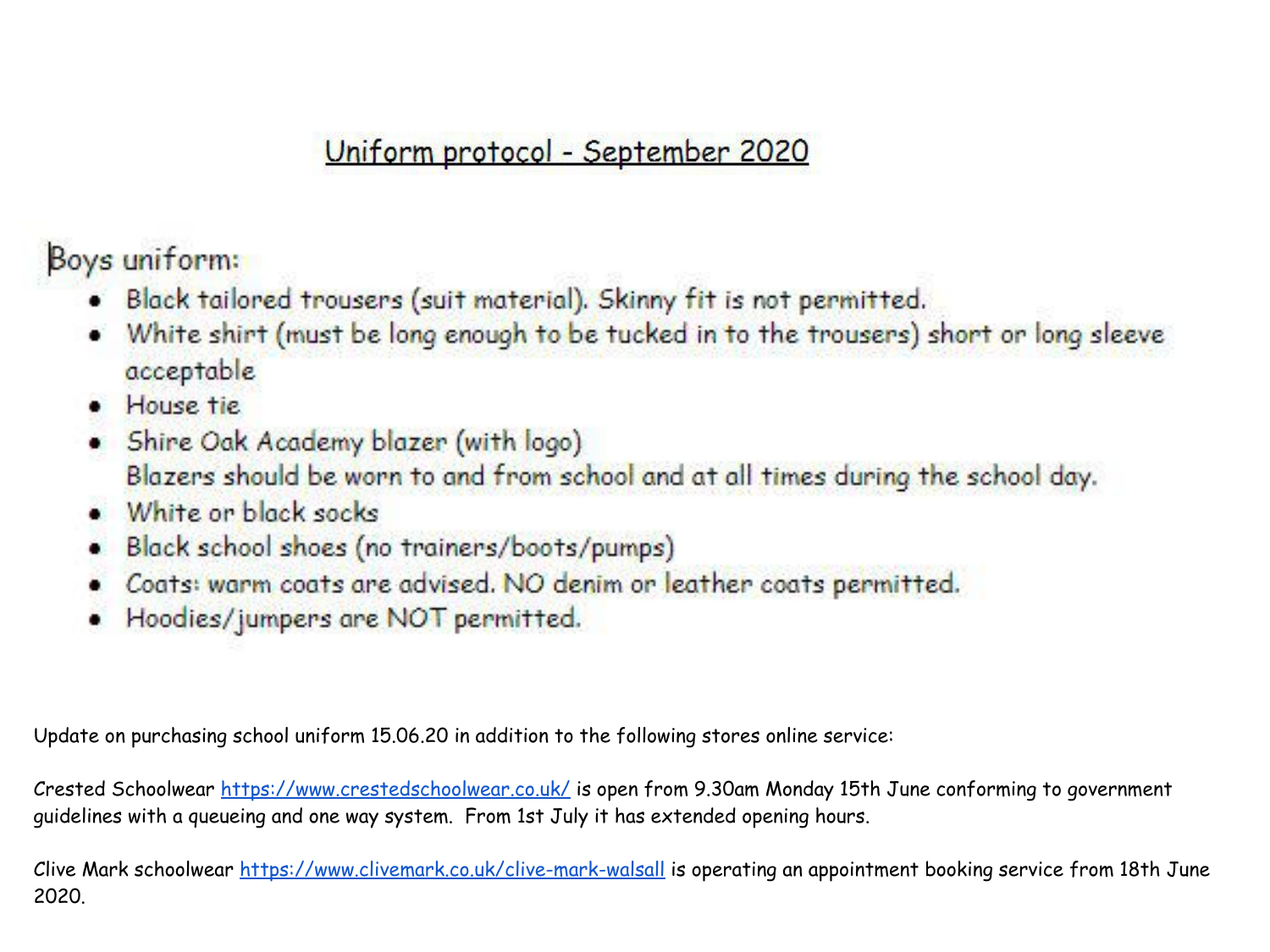#### UNIFORM

We have very strict uniform rules. Pupils who arrive to school wearing incorrect uniform must report to their Head of Year. Pupils wearing incorrect uniform may have to spend the day out of lessons.

Ties are an important part of our uniform and we recommend that parents purchase two ties to avoid any issues. Pupils who come to school without their tie may need to spend the day out of lessons. Parents can purchase new ones via parentpay and pupils can collect their tie from Mrs Waite in South Pastoral office.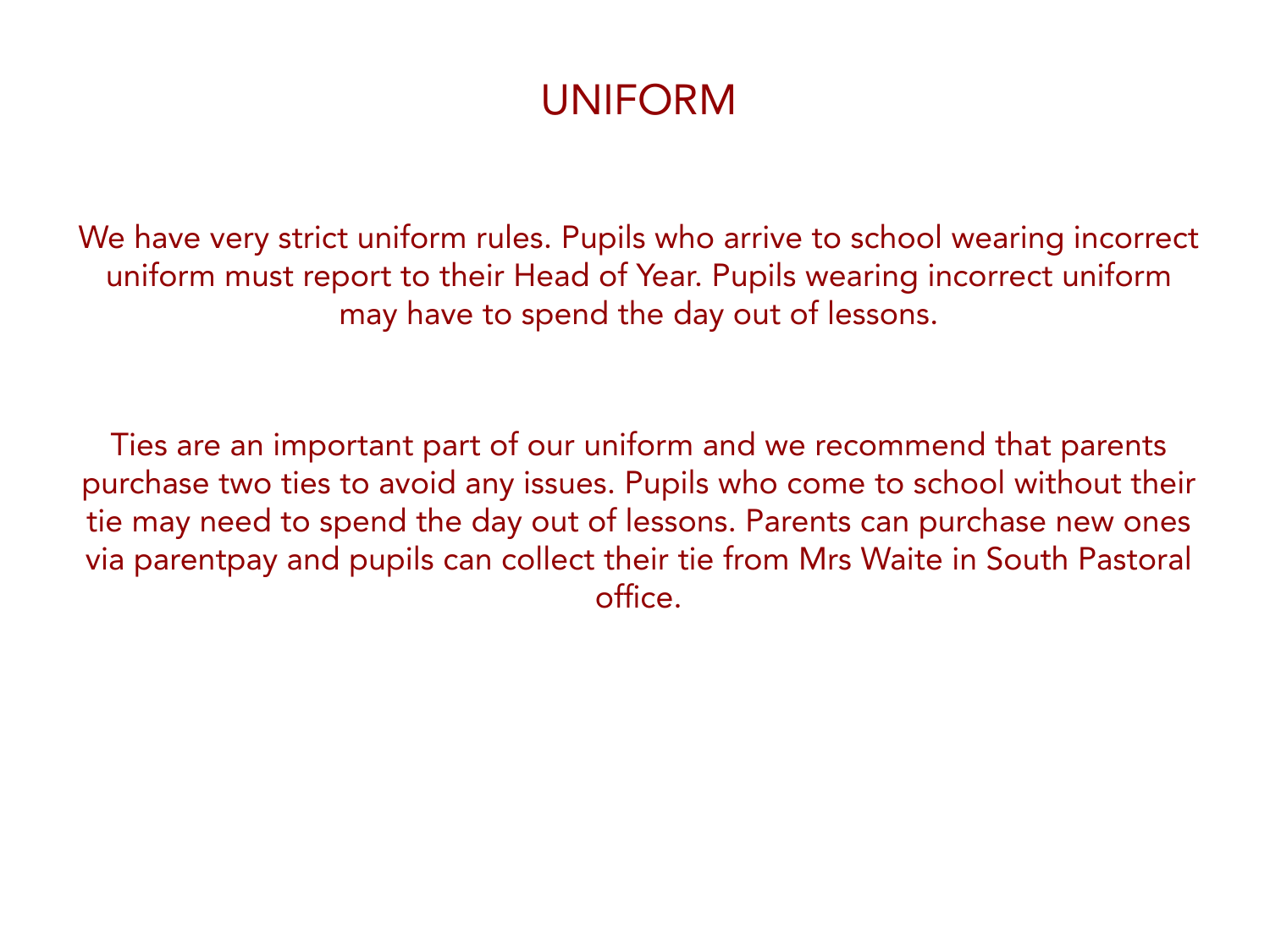### Jewellery & Hair styles

There is to be NO jewellery worn and no piercings. (Except for one pair of small stud earrings and a watch) No extreme hair styles are allowed and natural hair colours only are permitted.

### Make-up

Girls are not allowed to wear make-up in years 7 to 9 nor can they wear nail varnish. Pupils must not wear false nails or eyelashes.

Pupils with incorrect piercings will be removed from lessons until the piercing is removed. Pupils wearing false nails/eyelashes (that they cannot remove) will be withdrawn from lessons until they are removed.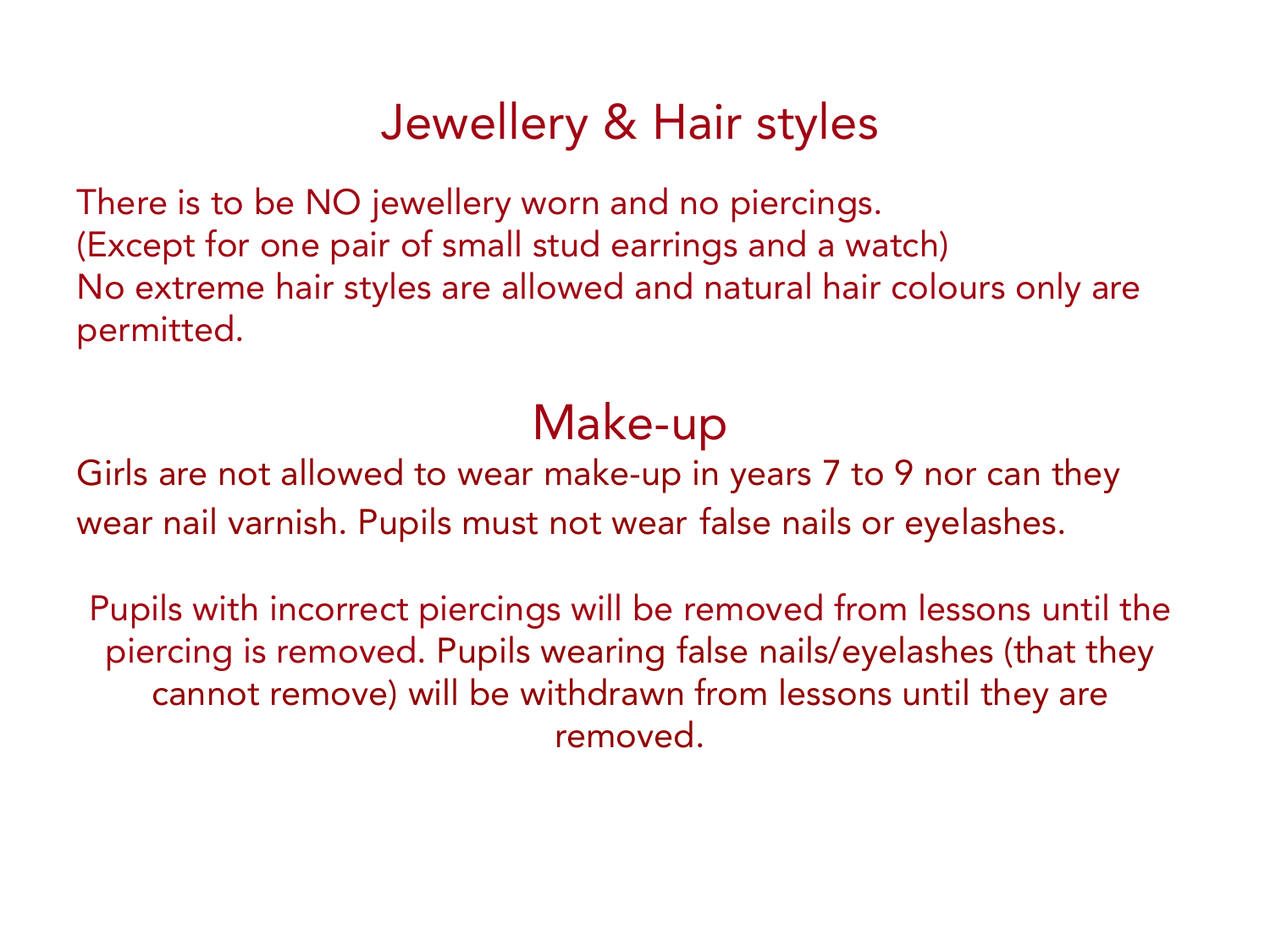## **Punctuality**



We expect excellent punctuality

- School starts at 8:40am, pupils are expected in their form rooms at this time so should be on site by 8:30am
- Late pupils must attend a 10 minute break time detention, failure to attend will result in a 30 minute detention after school.
- If students are late to school after registration has closed, they must sign in at reception when they arrive and make up time missed.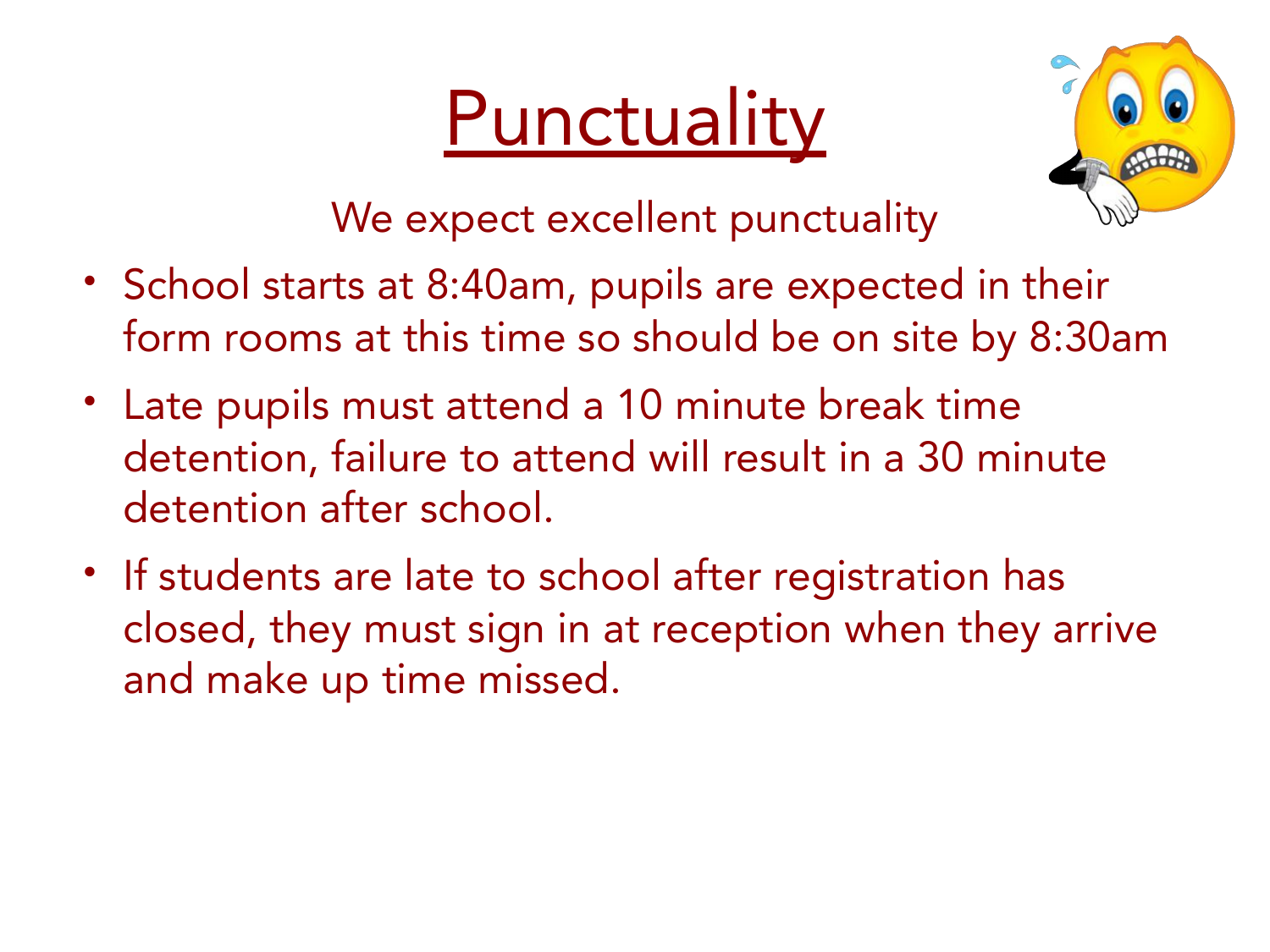### **Attendance**

- Should your child be unable to attend school, it is important that you ring the switchboard, before 8:30am and leave a voicemail on the year 7 absence line. Alternatinately, you can email their form tutor.
- Going to school regularly is very important. Each day missed makes it more difficult to catch up with work and homework.
- If attendance falls below 96% it has been proven it affects learning and achievement at school.
- Attendance should not be lower than 90%. If this does occur the Education Welfare Service will get involved. Please note, medical evidence is required if attendance falls below 90% - a call or email is not sufficient.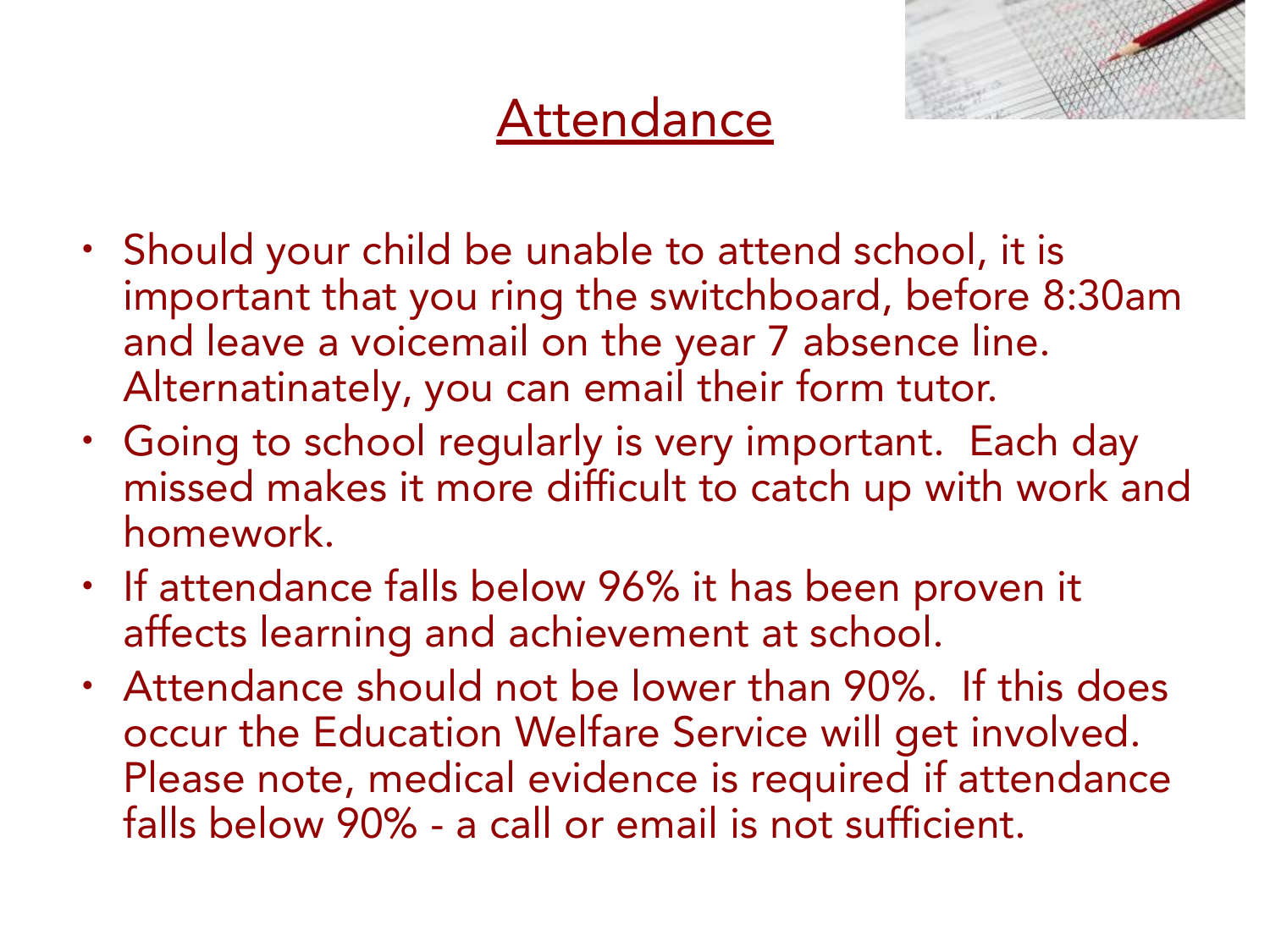## **Holidays**

- Holidays should not be taken during term time.
- Applications for holidays should be made in writing to The Principal
- If refused, a fine will be issued

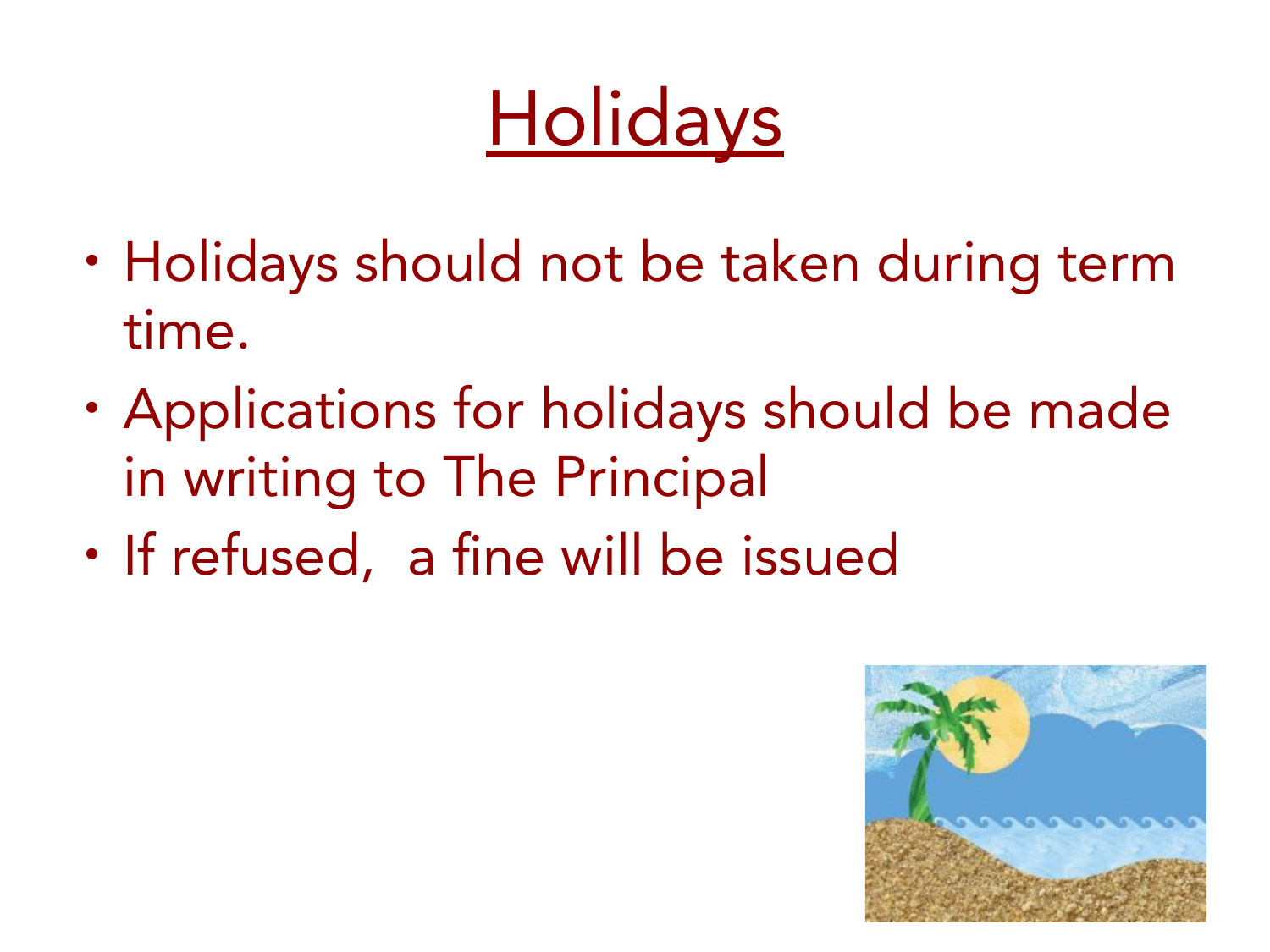

#### MOBILE PHONES MUST NOT BE USED AT LESSON **CHANGEOVER!**

#### IF A MOBILE PHONE IS SEEN AT ANY TIME (OTHER THAN BREAK OR LUNCH) IT WILL BE CONFISCATED AND RETURNED AT 3PM. REFUSAL TO HAND OVER YOUR PHONE WILL RESULT IN A DETENTION.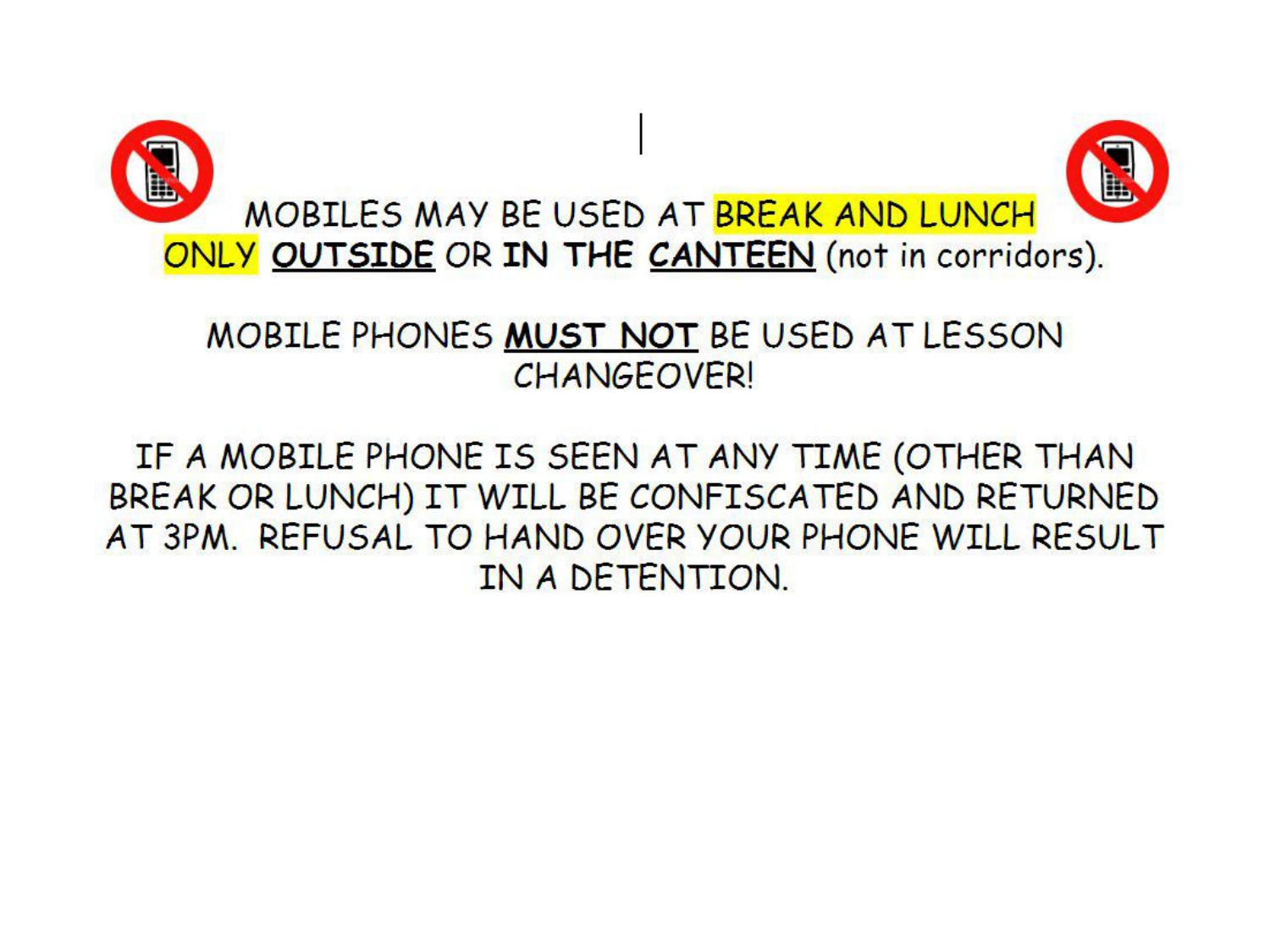### **Detentions**



At Shire Oak, we understand that everybody makes mistakes but sometimes if too many are made, a detention/behaviour points are likely to be issued by members of staff.

A detention can last for 10 minutes, half an hour, an hour or two hours. It really depends how serious the matter is, or how often it happens. It is important that your child attends detentions because they will either have a longer detention or be withdrawn from lessons, should they not attend.

If you have the Shire Oak app and you can see that your child has received a behaviour point.

Notification of the detention will be emailed to you the day before the detention is to be served so parents know in advance that a detention has been set.

Pupils who have to be removed from lessons receive an hours detention that day. You will be informed of this by email.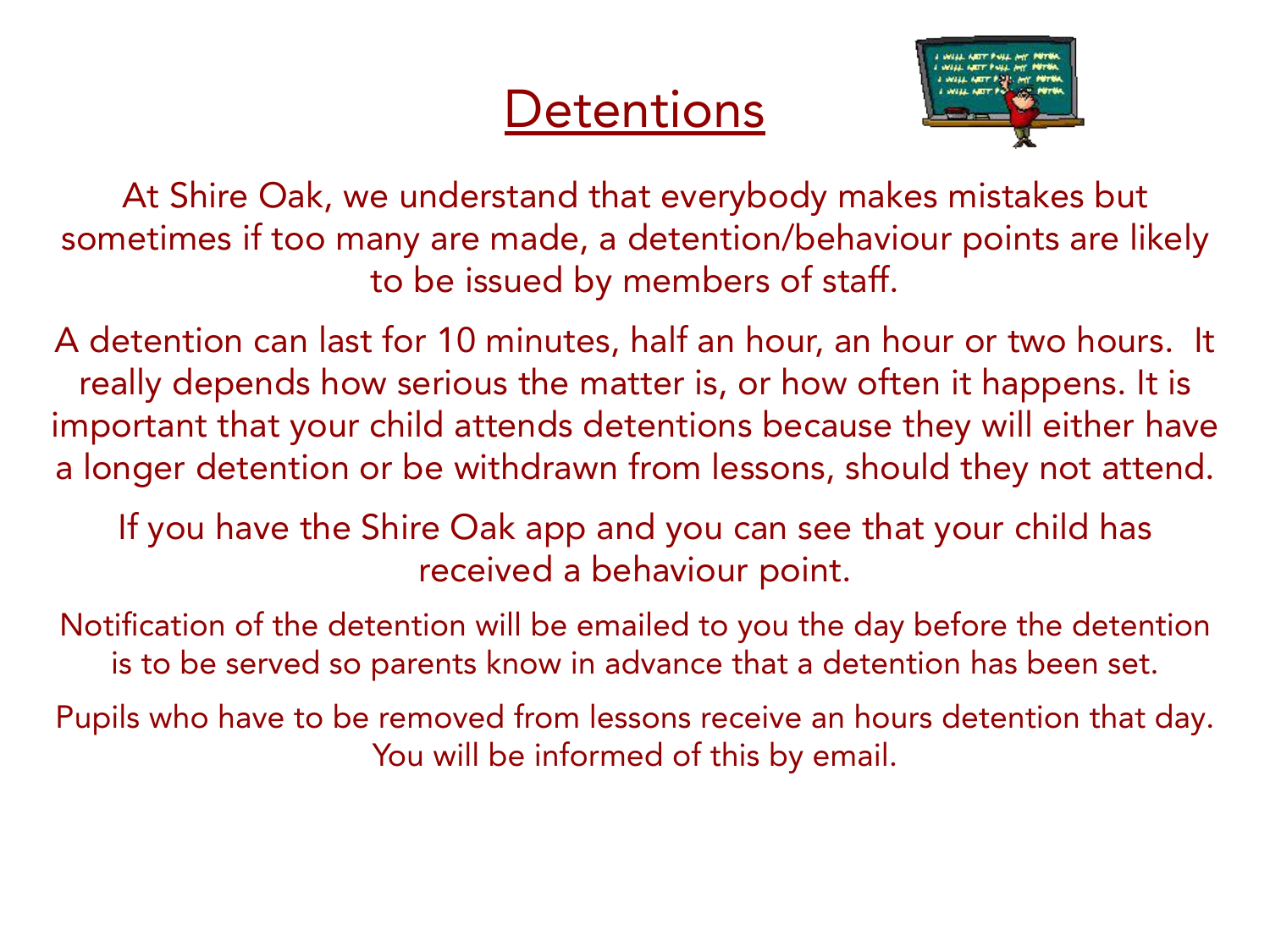### Have we got your latest contact details?

As we move further into a digital world making sure we have the most up-to-date contact details is vitally important.

Please ensure that Telephone and Mobile numbers are updated with school if they change as well as Email Addresses.

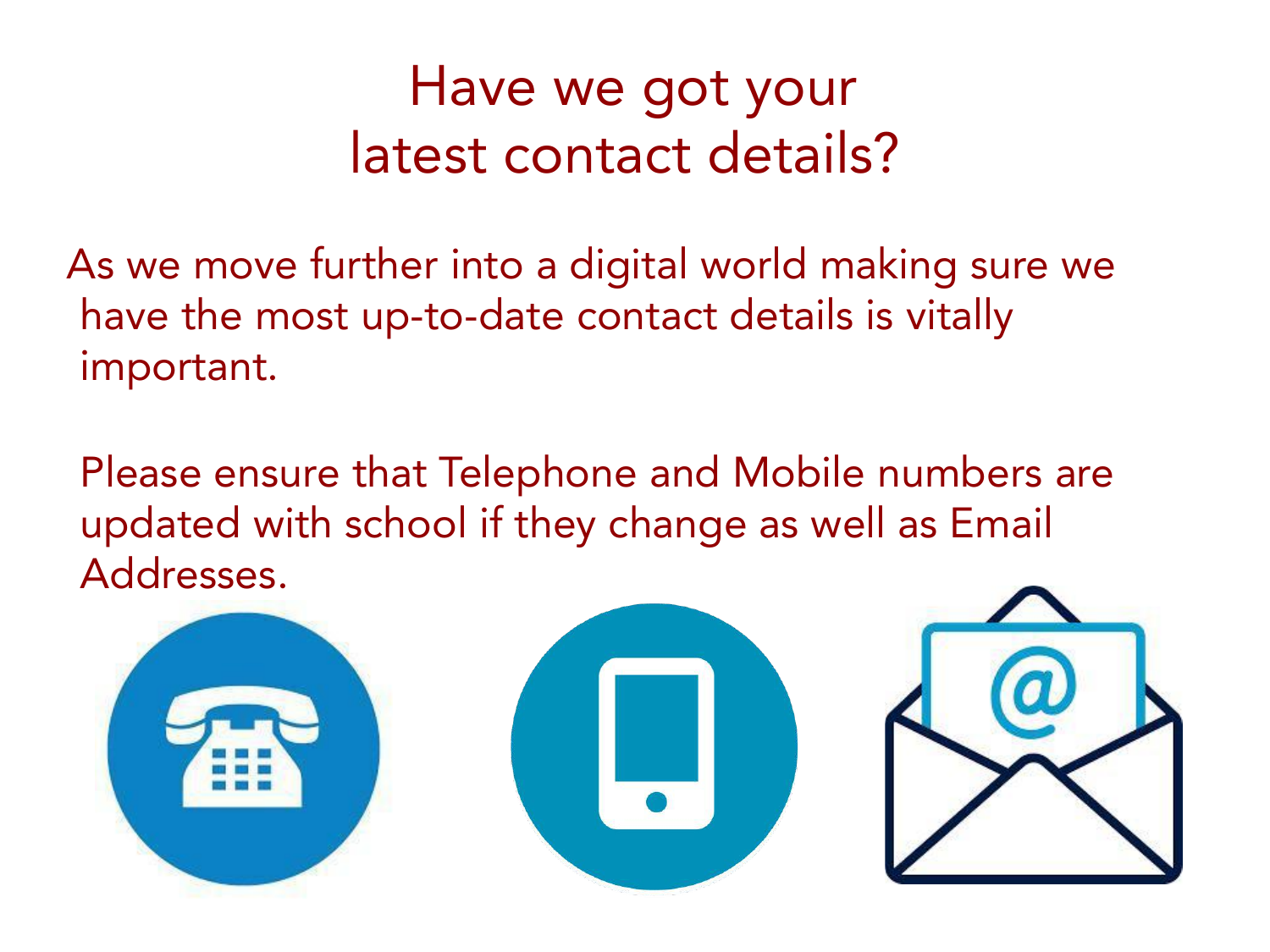

## Lunch

Students get 30 minutes for lunch and must remain on site. School meals are available. Anyone entitled to free school meals must make an application to the Education Authority.

We run a cashless system for lunch. Pupils will be registered in September by having their fingers scanned. They can then top up money at the pay point in North or parents can use a system called Parent Pay to top up the accounts. We advise parents to pay online rather than sending pupils in with cash daily. Parents can use Parent Pay to check what their child has eaten each day and check how their money is being spent!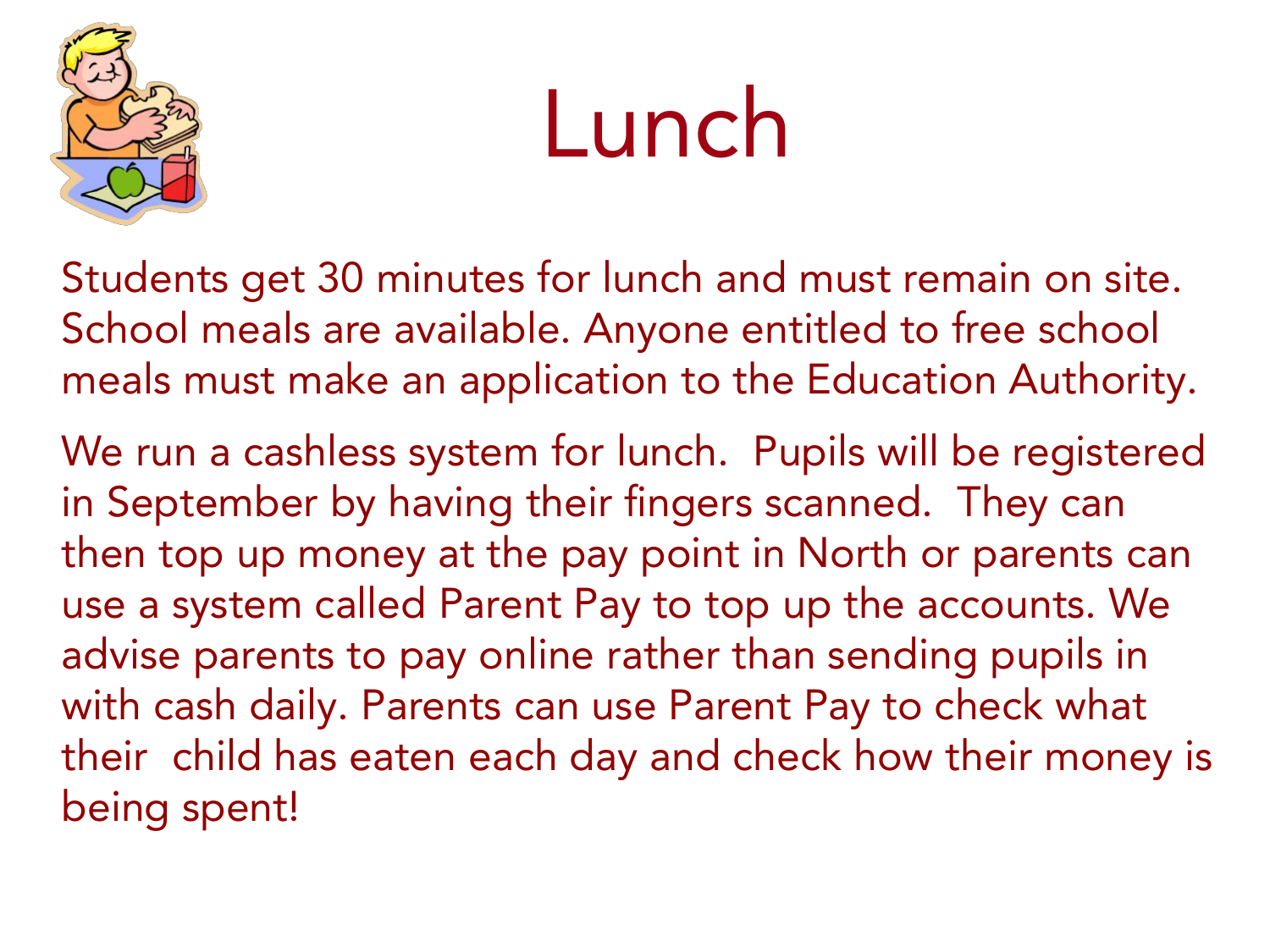## Praise and Rewards

Although we have a detention system, we love to focus on praising pupils who get it right!

House Points are awarded to pupils by staff for excellent effort, participation, attitude, work etc. Parents receive emails every evening when a pupil receives one. Each week, the form champions are recognised on the Newsletter.

Above and Beyond Awards are given out by staff when a pupil goes above and beyond what is expected. All recipients are displayed on the newsletter. A weekly champion is chosen and given a £5 shopping voucher.

Attendance rewards are given regularly and include non uniform days, film afternoons, £5 vouchers or even a visit to an ice cream van!

Conduct points are worked out by taking the childs negative behaviour points off the childs praise total. Pupils get prizes when they reach 50 conduct points, then 100 conduct points etc..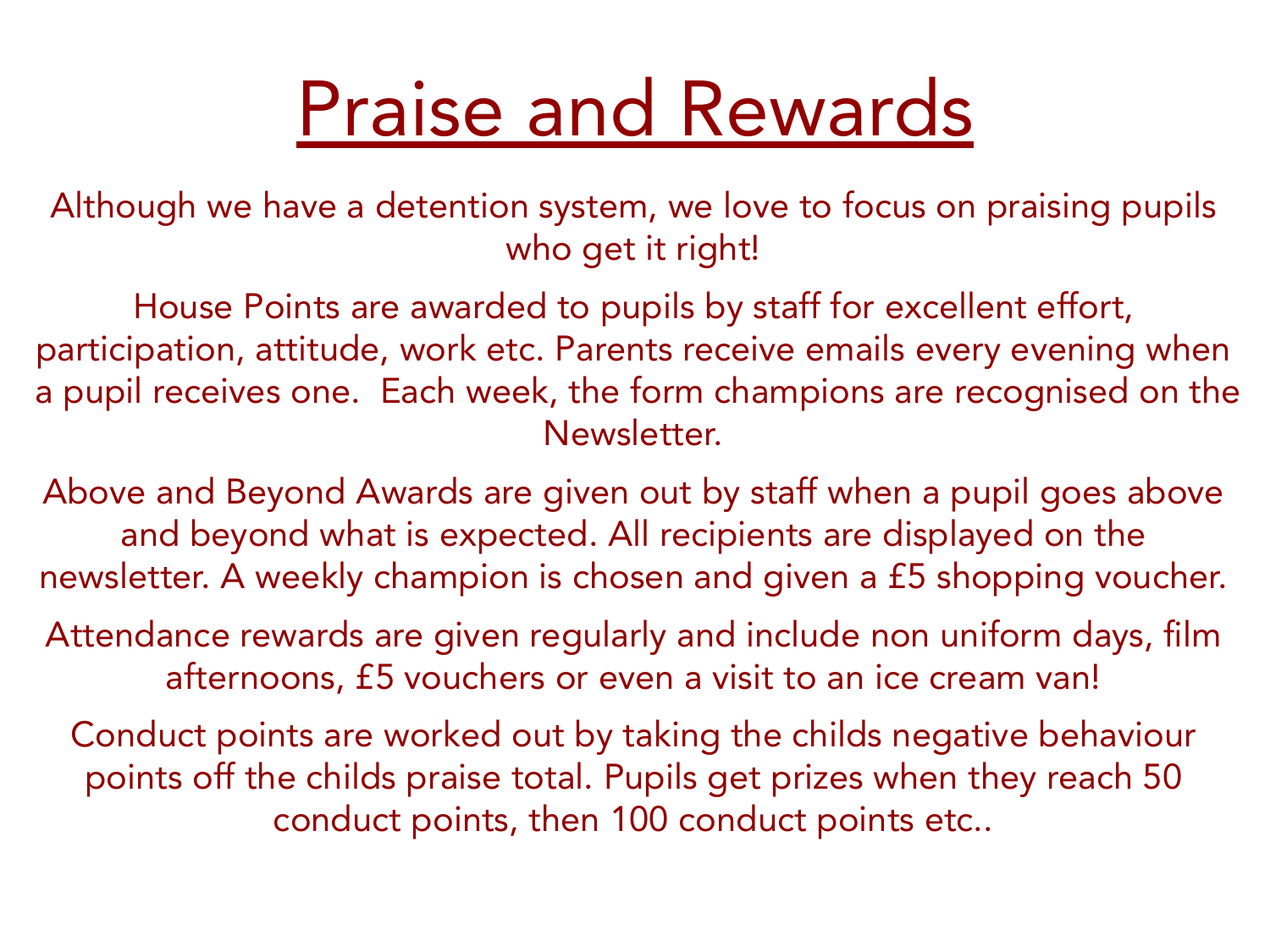

## Bad Weather

Always assume Shire Oak Academy is open, unless you hear via the radio, by contacting the school or checking the school website.

Under no circumstances should parents assume that the school is closed unless it has been verified by school staff.

Parents will be contacted by email as long as details are up to date.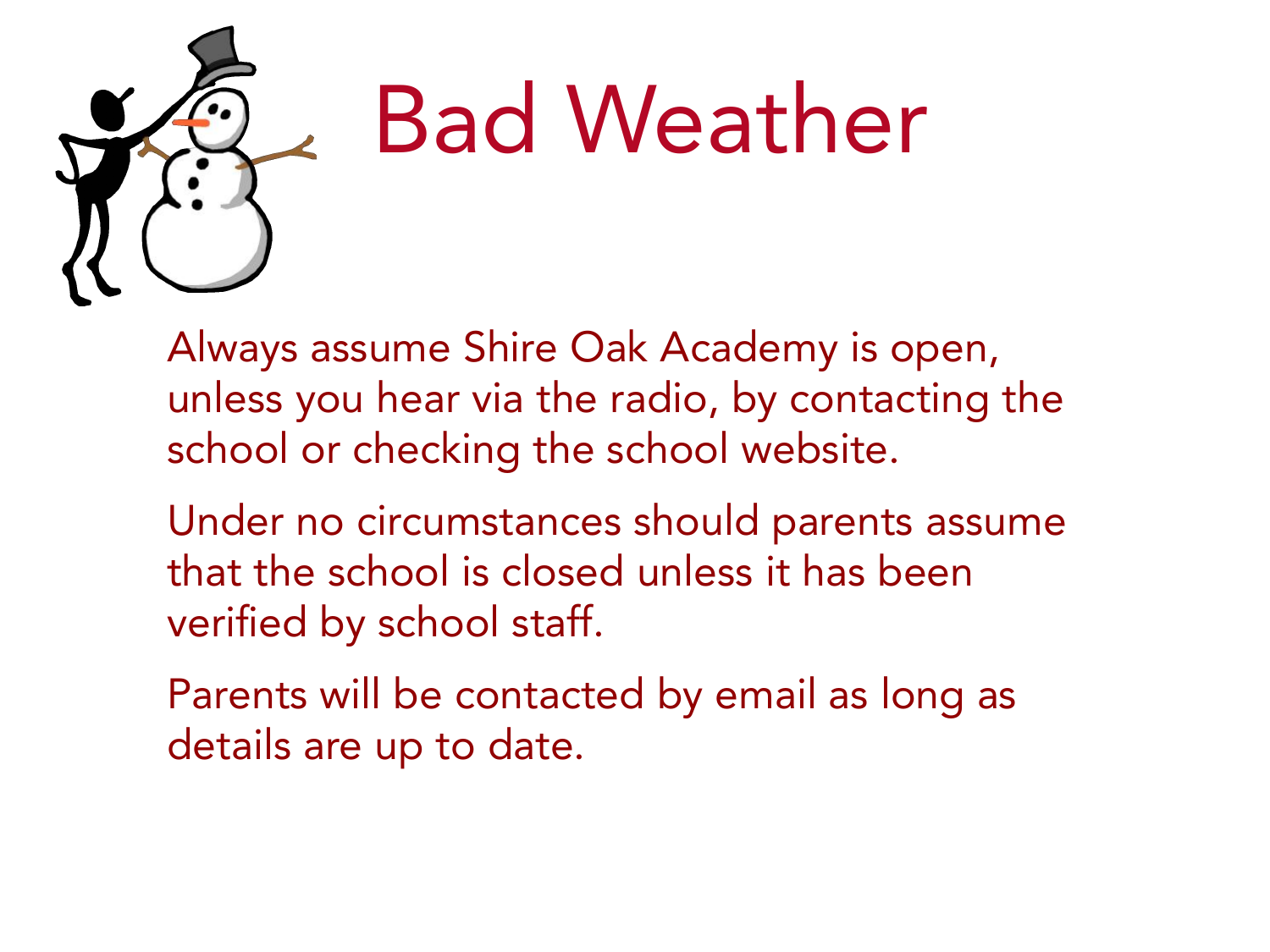





Pupils are not allowed to visit the toilet during lesson times, unless it's a real emergency. All time missed is made up either at break, lunch or after school.

Toilets should be visited during break and lunchtime or between lessons without missing teaching time. Year 7 pupils can use South building toilets during their lunch time.

Toilet passes can be issued if there are genuine medical reasons. Please put these in writing to the Head of Year 7.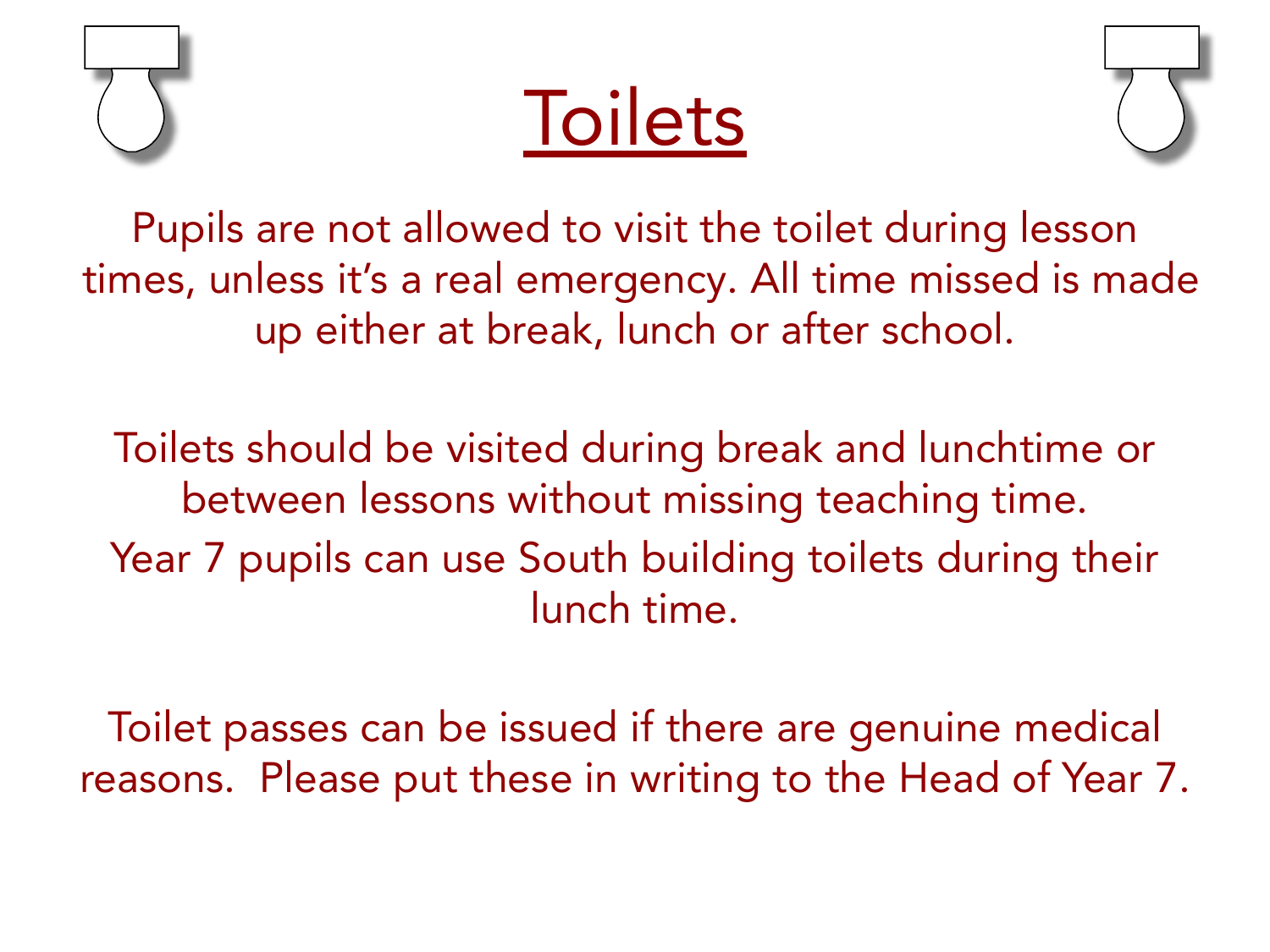





It is advised that pupils wear a helmet.

Bikes/scooters will be kept in the bike shed which is locked. Students will need to bring their own padlock.

Bikes/scooters are left on school site at their owners risk.

Students must not ride bikes on the school site. All students wishing to ride their bikes to school must pass a bikeability test. More information to follow in September.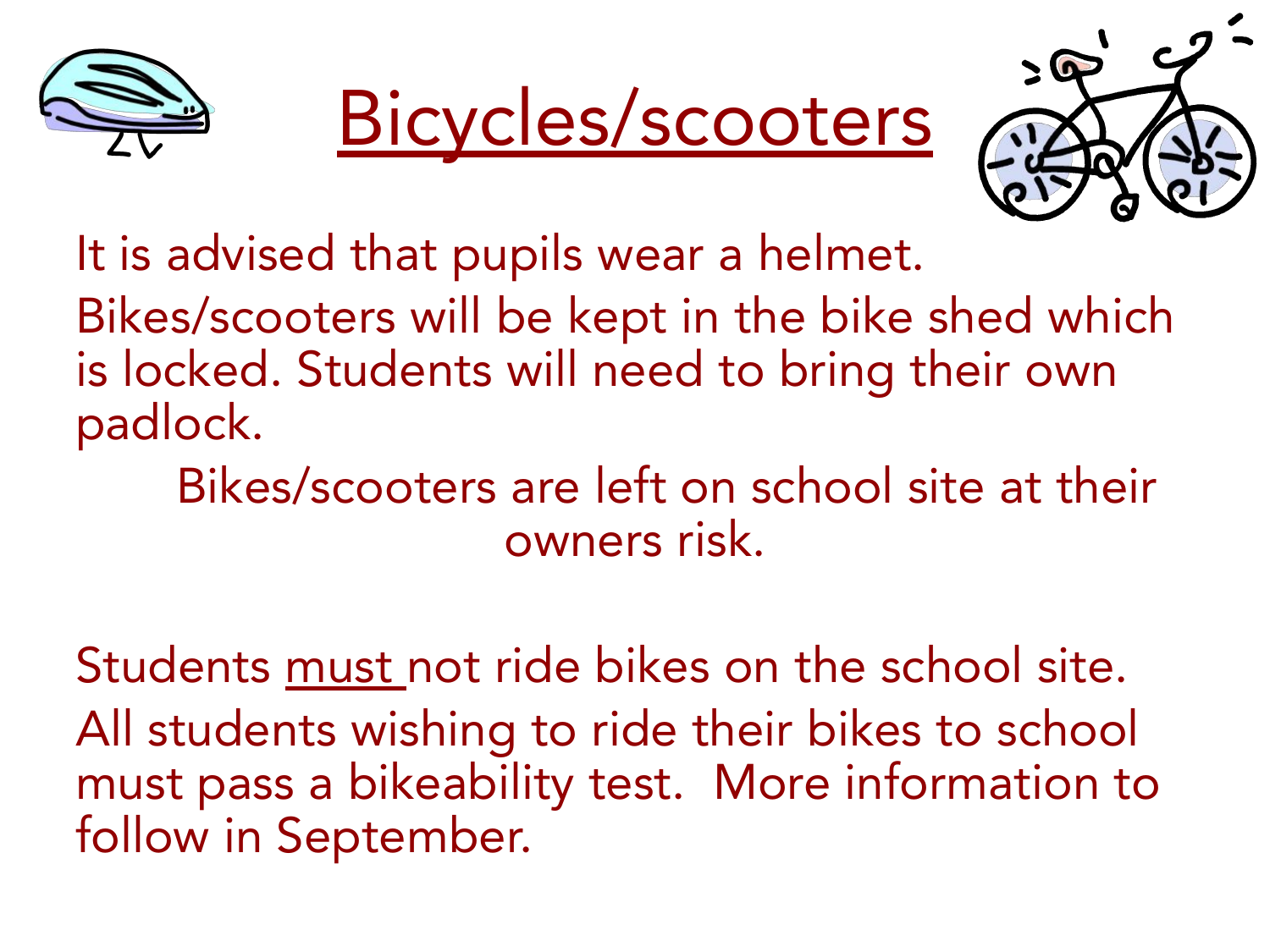

### Illness in school



- We have a first aid room where pupils who require regular medication will need to go. ALL medication must be brought in to the first aid room, labelled clearly with instructions.
- Pupils who feel unwell can be sent there, but they need to be sent by a member of staff and not just take themselves there.
- **•** Pupils must not phone their parents to come and collect them if they feel unwell. This must be done properly via the first aider or a senior member of staff.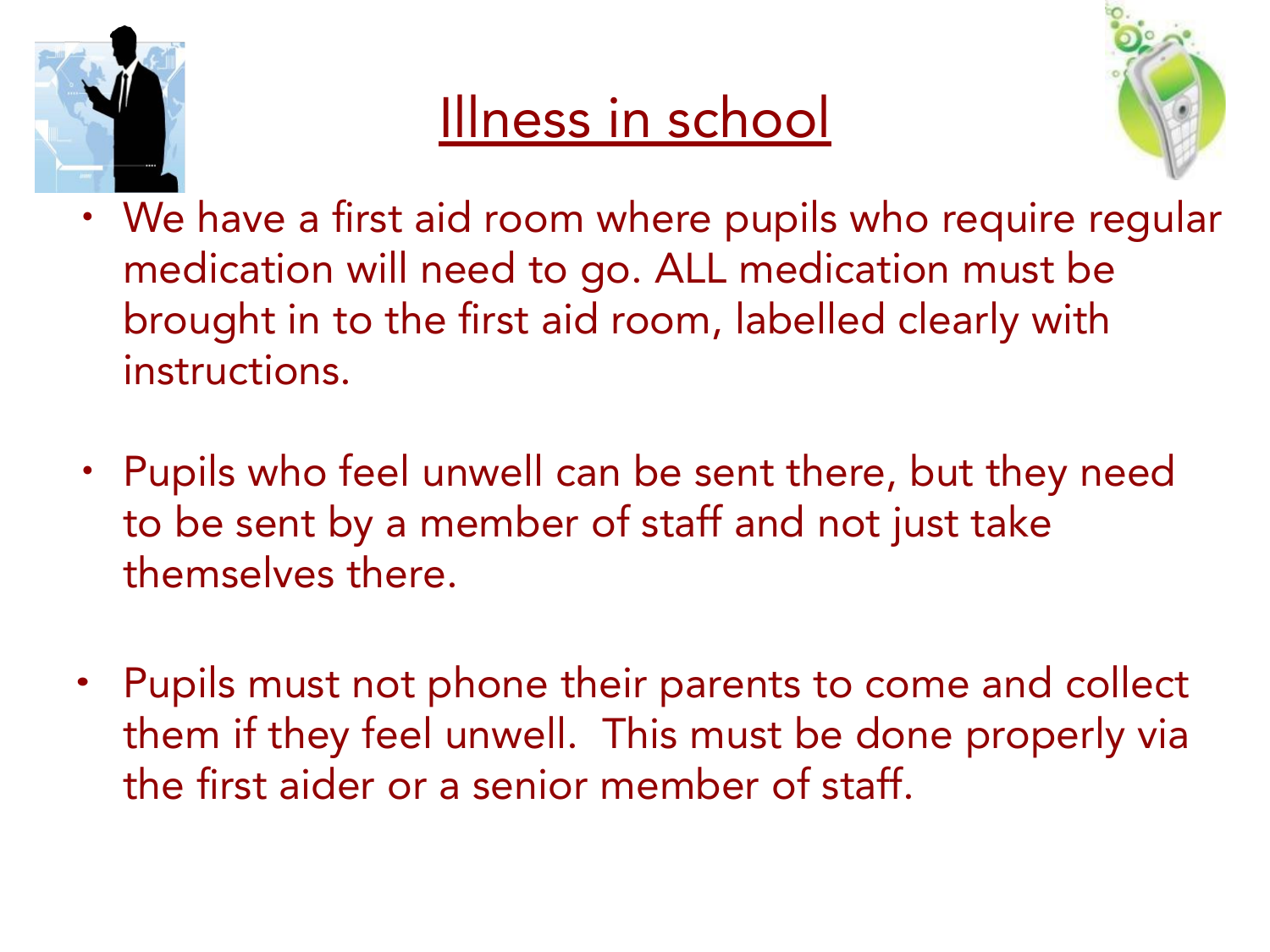





Pupils who need inhalers should bring a named spare and hand it in to the first aider ready for use in an emergency.

Any spares must be kept in date.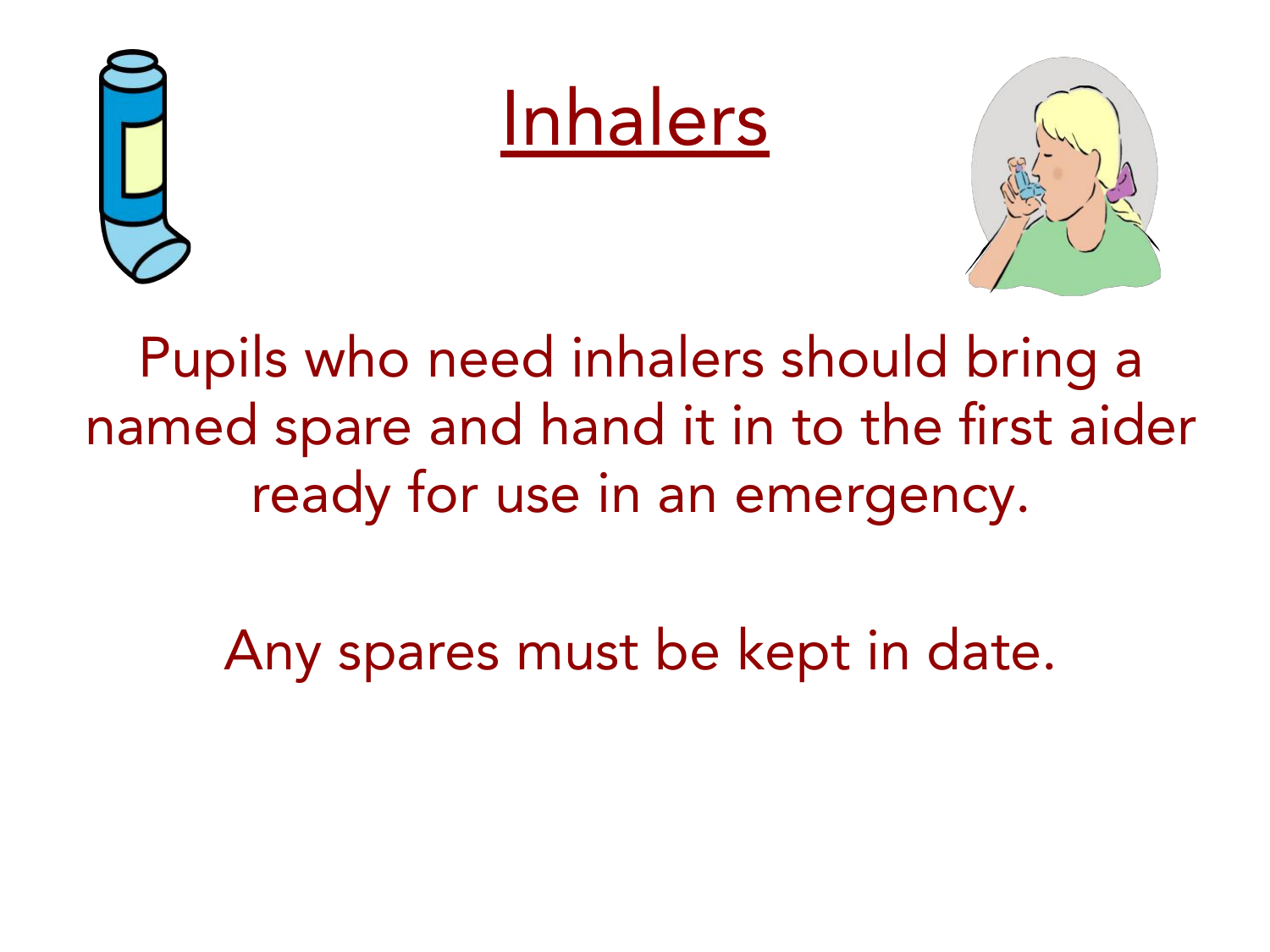



All pupils are allowed to drink water during lesson time.

The water should be in a clear plastic bottle and children should ask permission in lessons to have a drink.

Pupils must bring their own water in. They are allowed to refill bottles at lunchtime or break at designated water stations.

We do not allow any fizzy drinks (pop/energy drinks etc) on the school site, these will be confiscated and won't be returned if seen. Repeat offenders will incur detentions.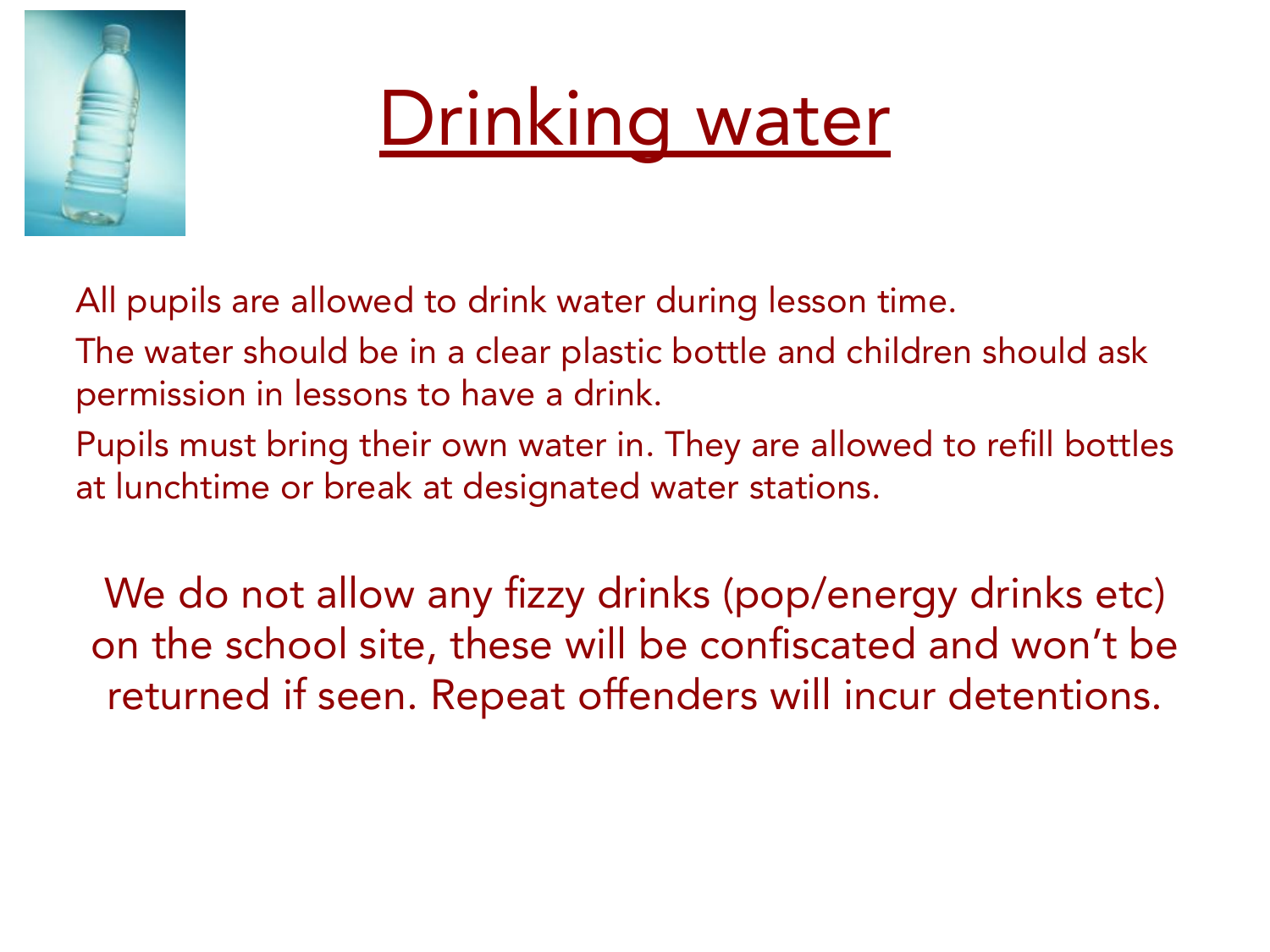



Parents - Please do not bring your cars on to the school site, either in the morning or at the end of the day.

If possible please avoid dropping pupils off right by the gate, this can cause congestion and be very dangerous.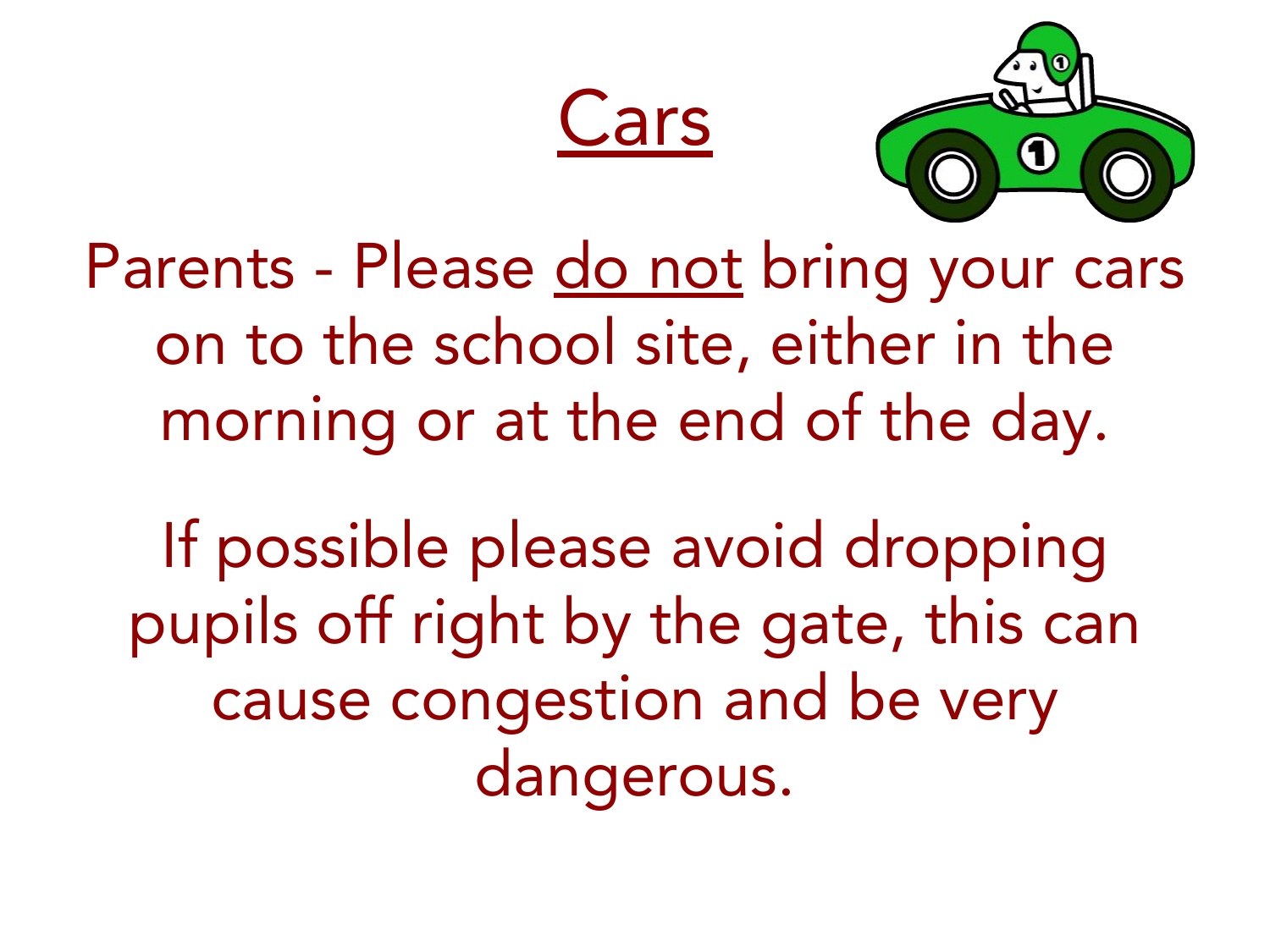



## What is Accelerated Reader (AR)?

[https://shireoakacademy.co.uk/wp-content/uploads/2020/05/Reading-at-Shire-Oak-Academy.p](https://shireoakacademy.co.uk/wp-content/uploads/2020/05/Reading-at-Shire-Oak-Academy.pdf)

[df](https://shireoakacademy.co.uk/wp-content/uploads/2020/05/Reading-at-Shire-Oak-Academy.pdf)

All children in Years 7-9 will be part of the Accelerated Reading Programme which encourages reading for pleasure. AR helps teachers manage and monitor children's independent reading practice.

You child will complete a STAR reading test which determines your child's reading level. It is a computer based reading assessment program.

Children will be required to read in form time and as daily home work and log what they have read in their diaries.

Your child picks a book at his/her own level and reads it at his/her own pace. When finished, your child takes a short quiz on the computer passing the quiz is an indication that your child has understood what has been read.